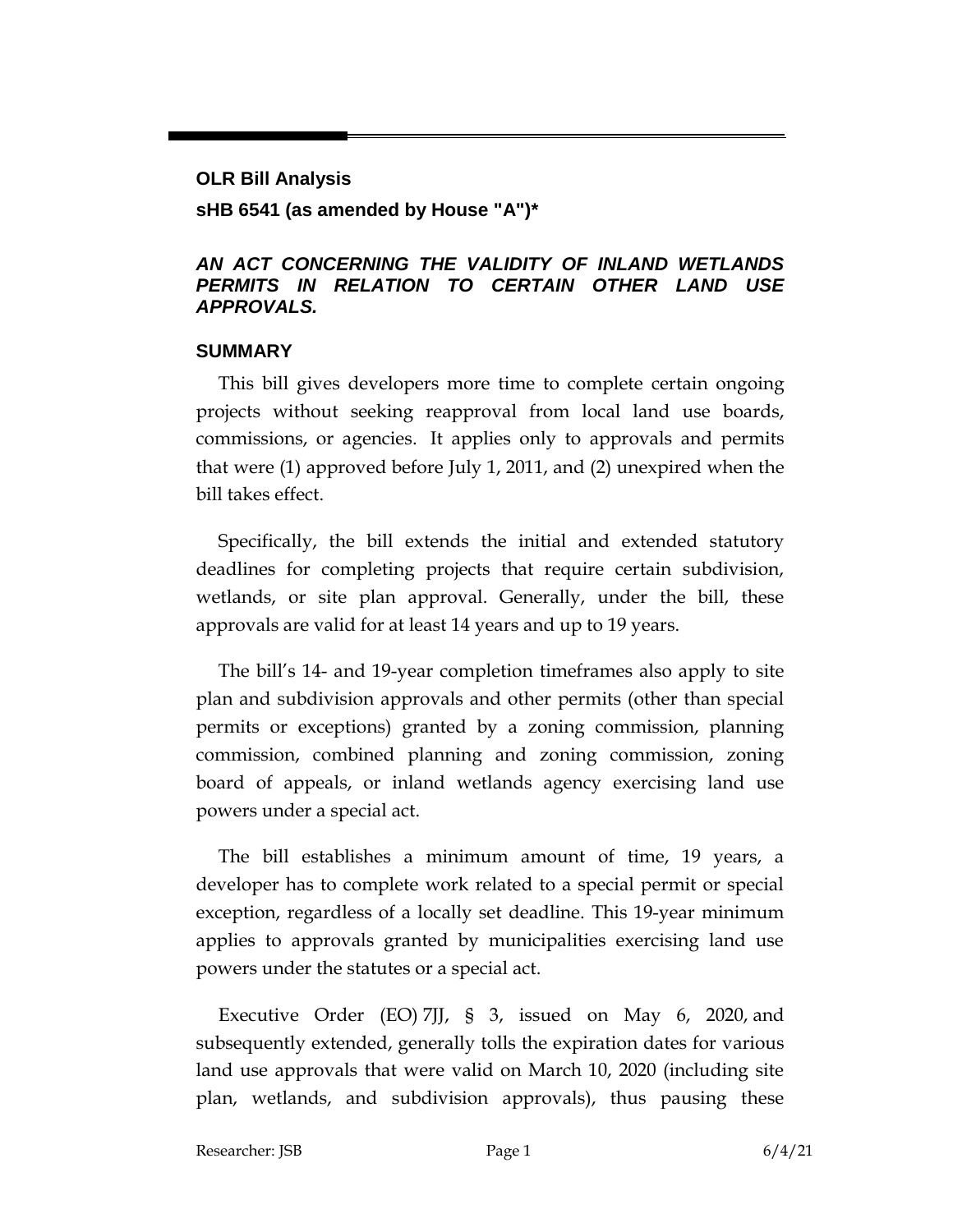approvals so they will not expire during the declared emergencies.

\*House Amendment " $A$ " eliminates the provision in the underlying bill concerning the effective date of inland wetlands permits and adds the provisions concerning local land use approvals granted before July 1, 2011.

EFFECTIVE DATE: Upon passage, and applicable to approvals made before July 1, 2011.

#### **SPECIAL PERMIT OR EXCEPTION PROJECT COMPLETION DEADLINES**

The bill establishes a minimum validity period for unexpired special permit or exception approvals that (1) were granted before July 1, 2011, and (2) specified a deadline by which all work in connection with the approval must be completed. Under the bill, these approvals are valid for at least 19 years after the approval is granted. Existing statutes do not impose any minimum validity periods for these approvals (see BACKGROUND).

The bill specifies that (1) the applicable land use board, commission, or agency may extend these approvals beyond 19 years and (2) this minimum 19-year validity period applies to special permits or exceptions approved by a municipality exercising land use powers under the statutes or a special act.

### **OTHER PROJECT COMPLETION DEADLINES**

#### *Municipalities Exercising Authority Under the Statutes*

The bill extends the initial and extended deadlines for completing projects approved before July 1, 2011, that require certain subdivision, wetlands, or site plan approvals. (These deadlines were previously extended by legislation in 2009 and 2011.)

The bill extends, from 14 to 19 years, the duration of subdivision approvals for projects with at least 400 dwelling units.

The bill also extends by five years the minimum initial approval period for the following approvals: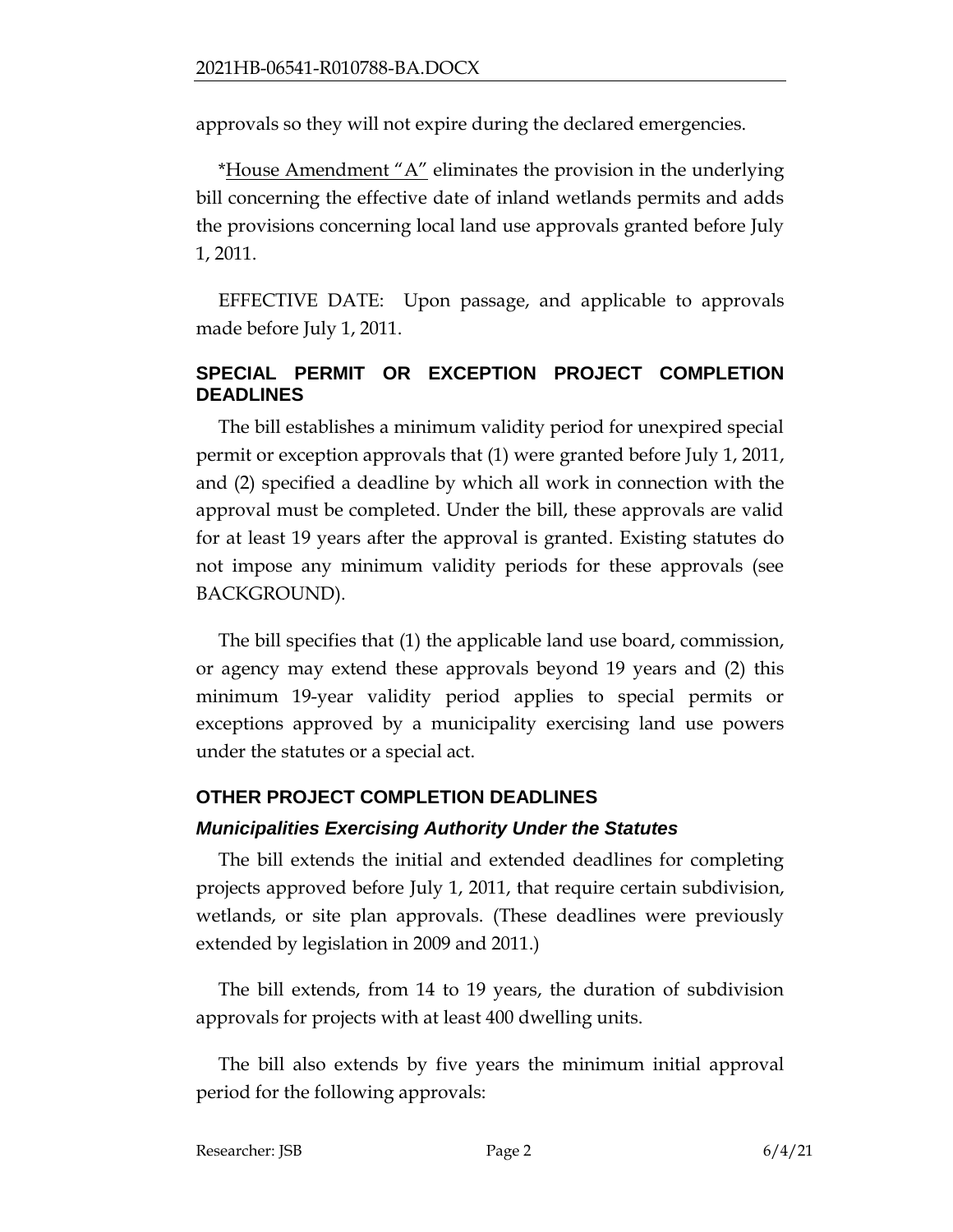- 1. site plan approvals (except for projects containing at least 400 dwelling units or having an area of 400,000 square feet or more);
- 2. subdivision approvals for projects with fewer than 400 dwelling units; and
- 3. wetlands permits.

Under the bill, these initial approvals must be valid for at least 14 years, rather than at least nine years, as under current law. The bill correspondingly extends the extended deadlines for these approvals from 14 to 19 years.

### *Municipalities Exercising Authority Under a Special Act*

The bill sets a minimum approval duration of 14 years for site plan and subdivision approvals and other permits (except special permits or exceptions, see above) granted by a zoning commission, planning commission, combined planning and zoning commission, zoning board of appeals, or inland wetlands agency exercising land use powers under a special act.

The bill specifies that local boards or agencies may approve extensions, but caps the total duration of an approval, including extensions, at 19 years (except special permits or exceptions, see above). The 14- and 19-year timeframes are calculated based on the initial approval date and apply regardless of conflicting special acts or approval conditions.

# **BACKGROUND**

# *Related Executive Order*

Under EO 7JJ, the expiration date of various land use approvals is tolled during the declared emergencies (§ 3, issued on May 6, 2020, and subsequently extended through June 30, 2021). The tolling provision applies only if the approval-holder was not in violation of the approval's conditions on March 10, 2020, and did not violate them during the declared emergencies. (A waiver of this requirement is available.)